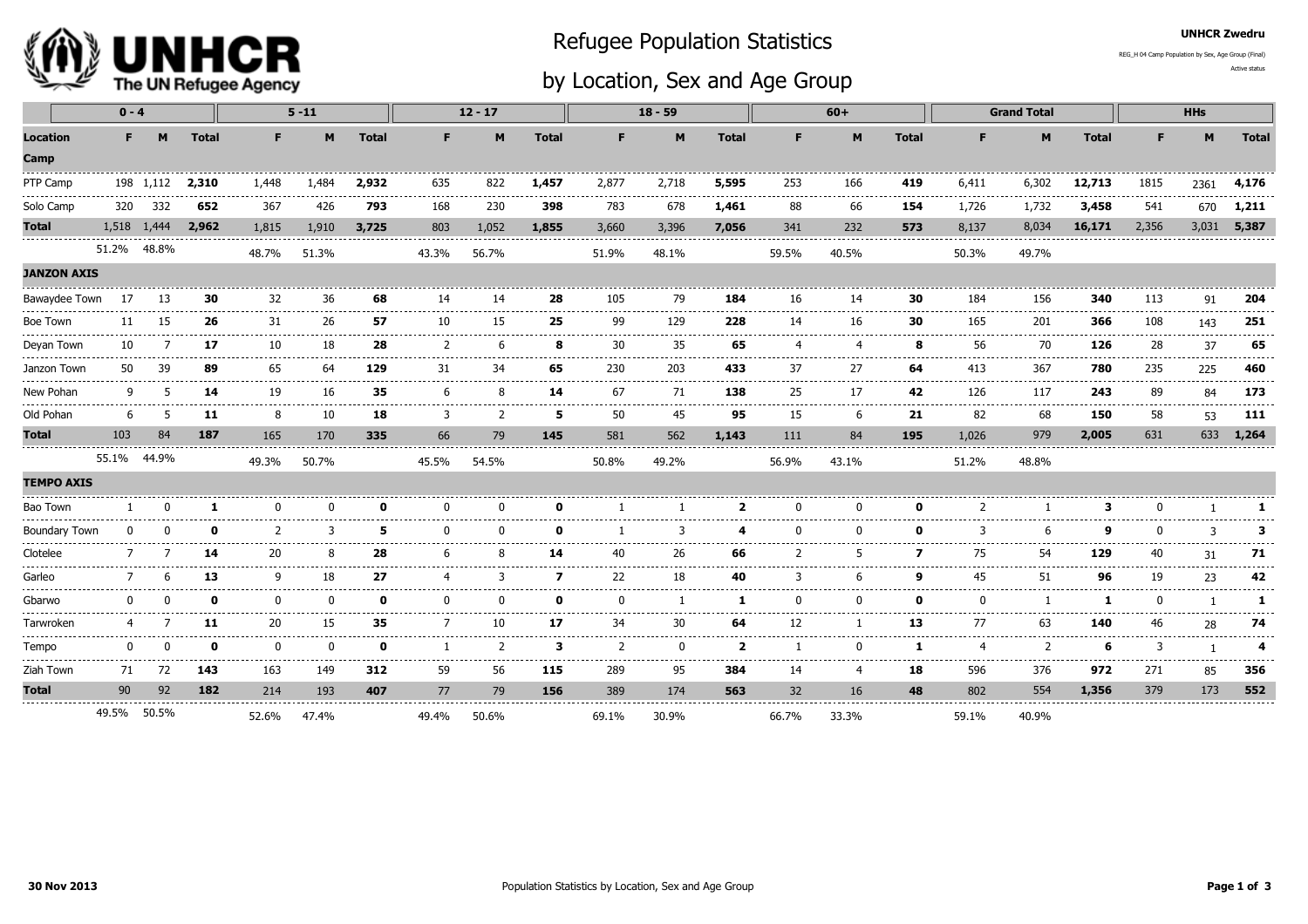| $0 - 4$                             |                                  |               |              | $5 - 11$           |                        |                 | $12 - 17$                |               |                         | $18 - 59$   |                                                                                                                                                                                                                                                                                                                                                                                                                                                                                  |              |          | $60+$  |              |              | <b>Grand Total</b> |              | <b>HHs</b>        |                 |                |
|-------------------------------------|----------------------------------|---------------|--------------|--------------------|------------------------|-----------------|--------------------------|---------------|-------------------------|-------------|----------------------------------------------------------------------------------------------------------------------------------------------------------------------------------------------------------------------------------------------------------------------------------------------------------------------------------------------------------------------------------------------------------------------------------------------------------------------------------|--------------|----------|--------|--------------|--------------|--------------------|--------------|-------------------|-----------------|----------------|
| <b>Location</b><br><b>TOE AXIS</b>  | F.                               | M             | <b>Total</b> | F.                 | M                      | <b>Total</b>    | F.                       | M             | <b>Total</b>            | F.          | M                                                                                                                                                                                                                                                                                                                                                                                                                                                                                | <b>Total</b> | F        | M      | <b>Total</b> | F            | M                  | <b>Total</b> | F                 | M               | <b>Total</b>   |
| B hai Jozon                         | 5                                |               | 8            |                    | 6                      | 10              | っ                        |               |                         | 11          | 6                                                                                                                                                                                                                                                                                                                                                                                                                                                                                | 17           | 6        |        | 8            | 28           | 19                 | 47           | 15                |                 | 23             |
| B hai Niko                          | 8                                |               | 16           | 10                 | 13                     | 23              |                          |               | з.                      | 28          | 14                                                                                                                                                                                                                                                                                                                                                                                                                                                                               | 42           | 12       |        | 14           | 59           | 39                 | 98           | 38                | 15              | 53             |
| B hai Tarway                        | 8                                |               | 16           | 11                 | 10                     | 21              |                          | $\mathcal{P}$ | 6                       | 28          | 17                                                                                                                                                                                                                                                                                                                                                                                                                                                                               | 45           |          |        | 5            | 55           | 38                 | 93           | 29                | 18              | 47             |
| Barh Town                           |                                  |               | 3            |                    | 6                      | .<br>13         |                          |               | З                       |             |                                                                                                                                                                                                                                                                                                                                                                                                                                                                                  | 13           |          |        | 1            | 17           | 16                 | 33           |                   | $\overline{7}$  | 14<br>-------  |
| <b>Bekin Town</b>                   |                                  |               | 7            |                    | 3                      | 5               |                          |               | Б                       |             |                                                                                                                                                                                                                                                                                                                                                                                                                                                                                  | 7            |          |        | 1            | 11           | 14                 | 25           |                   |                 | 6              |
| <b>Blown Town</b>                   | 13                               | 18            | 31           | 25                 | 20                     | 45              |                          | 13            | 18                      | 86          | 60                                                                                                                                                                                                                                                                                                                                                                                                                                                                               | 146          | 21       | 11     | 32           | 150          | 122                | 272          | 92                | 69              | 161<br>------  |
| Goyeazon<br>.                       | 13                               | ------------- | 17           | 11                 | 8                      | 19<br>------    | $\overline{\phantom{a}}$ |               | 4                       | 22          | 7<br>-------                                                                                                                                                                                                                                                                                                                                                                                                                                                                     | 29           | 6        |        | 10<br>.      | 54<br>.      | 25<br>--------     | 79<br>.      | 25                | 11<br>.         | 36<br>.        |
| Porkor Town                         | $\mathcal{P}$<br>--------------- |               | 3<br>.       | .<br>6<br>-------- | ------<br>6<br>------  | 12<br>$- - - -$ | $\mathcal{P}$<br>.       |               | --------<br>7<br>------ | 33<br>----- | 26<br>$\frac{1}{2} \left( \frac{1}{2} \right) \left( \frac{1}{2} \right) \left( \frac{1}{2} \right) \left( \frac{1}{2} \right) \left( \frac{1}{2} \right) \left( \frac{1}{2} \right) \left( \frac{1}{2} \right) \left( \frac{1}{2} \right) \left( \frac{1}{2} \right) \left( \frac{1}{2} \right) \left( \frac{1}{2} \right) \left( \frac{1}{2} \right) \left( \frac{1}{2} \right) \left( \frac{1}{2} \right) \left( \frac{1}{2} \right) \left( \frac{1}{2} \right) \left( \frac$ | 59<br>.      | 8<br>.   | 4<br>. | 12<br>------ | 51<br>------ | 42<br>-----------  | 93<br>.      | 39<br>------      | 27<br>--------  | 66<br>-------  |
| Senewehn                            | 5                                |               | 12           | 14                 | 19                     | 33              | 6                        | 8             | 14                      | 25          | 27                                                                                                                                                                                                                                                                                                                                                                                                                                                                               | 52           | 15       | U      | 15           | 65           | 61                 | 126          | 39                | 26              | 65             |
| Toe Town                            | 71                               | 58            | 129          | 104                | 103                    | 207             | 44                       | 62            | 106                     | 271         | 153                                                                                                                                                                                                                                                                                                                                                                                                                                                                              | 424          | 65       | 21     | 86           | 555          | 397                | 952          | 288               | 156             | 444            |
| <b>Total</b>                        | 130                              | 112           | 242          | 194                | 194                    | 388             | 68                       | 102           | 170                     | 515         | 319                                                                                                                                                                                                                                                                                                                                                                                                                                                                              | 834          | 138      | 46     | 184          | 1,045        | 773                | 1,818        | 574               | 341             | 915            |
|                                     | 53.7% 46.3%                      |               |              | 50.0%              | 50.0%                  |                 | 40.0%                    | 60.0%         |                         | 61.8%       | 38.2%                                                                                                                                                                                                                                                                                                                                                                                                                                                                            |              | 75.0%    | 25.0%  |              | 57.5%        | 42.5%              |              |                   |                 |                |
| <b>ZLEH AXIS</b><br>_______________ |                                  |               |              |                    |                        |                 |                          |               |                         |             |                                                                                                                                                                                                                                                                                                                                                                                                                                                                                  |              |          |        |              |              |                    |              |                   |                 |                |
| Duogee                              | 5                                |               | 6            |                    | 4                      | 6               | ঽ                        |               | 7                       | 10          | 6                                                                                                                                                                                                                                                                                                                                                                                                                                                                                | 16           | U        |        | n            | 20           | 15<br>.            | 35           |                   |                 | 14<br>.        |
| Gaye Town                           | 22                               | 24            | 46           | 34                 | 32                     | 66              | 15                       | 17            | 32                      | 83          | 51                                                                                                                                                                                                                                                                                                                                                                                                                                                                               | 134          | 13       | 10     | 23           | 167          | 134                | 301          | 85                | 55              | 140            |
| Gbayea                              |                                  |               | 6            | 10<br>------       | 5                      | 15              |                          |               | $\overline{2}$          | 10          | 6<br>-----                                                                                                                                                                                                                                                                                                                                                                                                                                                                       | 16           |          |        | 1            | 26<br>------ | 14<br>.            | 40<br>------ | 12                | ----            | 18<br>-------- |
| Polar Town                          | 16                               |               | 24           | 28<br>------       | 19<br>.                | 47<br>$- - - -$ |                          | 18            | 25                      | 67<br>.     | 45<br>$\frac{1}{2} \frac{1}{2} \frac{1}{2} \frac{1}{2} \frac{1}{2} \frac{1}{2} \frac{1}{2} \frac{1}{2} \frac{1}{2} \frac{1}{2} \frac{1}{2} \frac{1}{2} \frac{1}{2} \frac{1}{2} \frac{1}{2} \frac{1}{2} \frac{1}{2} \frac{1}{2} \frac{1}{2} \frac{1}{2} \frac{1}{2} \frac{1}{2} \frac{1}{2} \frac{1}{2} \frac{1}{2} \frac{1}{2} \frac{1}{2} \frac{1}{2} \frac{1}{2} \frac{1}{2} \frac{1}{2} \frac{$                                                                               | 112          | 6<br>.   | 3      | q<br>.       | 124          | 93<br>-----------  | 217          | 58<br>----------- | 46<br>$- - - -$ | 104<br>.       |
| Pouh Town                           | 12                               | 17            | 29           | 24                 | 15                     | 39              |                          | 19            | 23                      | 84          | 64                                                                                                                                                                                                                                                                                                                                                                                                                                                                               | 148          | 15       | 10     | 25           | 139          | 125                | 264          | 89                | 72              | 161            |
| <b>Tian Town</b>                    | 5                                |               | 11           | 8                  | 15                     | 23              |                          | 6             | 10                      | 25          | 17                                                                                                                                                                                                                                                                                                                                                                                                                                                                               | 42           | 8        |        | 9            | 50           | 45                 | 95           | 28                | 16              | 44<br>.        |
| Towah Town                          | 4                                |               | 7            | 4<br>----          | $\overline{a}$<br>---- | 8               | 2<br>-----               |               | 3                       | 11          | q<br>-----                                                                                                                                                                                                                                                                                                                                                                                                                                                                       | 20           | $\Omega$ | 0      | 0            | 21           | 17                 | 38<br>.      | 9                 | 8<br>.          | 17             |
| Zleh Town                           | 34                               | 33            | 67           | 74                 | 75                     | 149             | 29                       | 31            | 60                      | 174         | 121                                                                                                                                                                                                                                                                                                                                                                                                                                                                              | 295          | 28       | 11     | 39           | 339          | 271                | 610          | 176               | 113             | 289            |
| <b>Total</b>                        | 102                              | 94            | 196          | 184                | 169                    | 353             | 65                       | 97            | 162                     | 464         | 319                                                                                                                                                                                                                                                                                                                                                                                                                                                                              | 783          | 71       | 35     | 106          | 886          | 714                | 1,600        | 465               | 322             | 787            |
|                                     | 52.0%                            | 48.0%         |              | 52.1%              | 47.9%                  |                 | 40.1%                    | 59.9%         |                         | 59.3%       | 40.7%                                                                                                                                                                                                                                                                                                                                                                                                                                                                            |              | 67.0%    | 33.0%  |              | 55.4%        | 44.6%              |              |                   |                 |                |